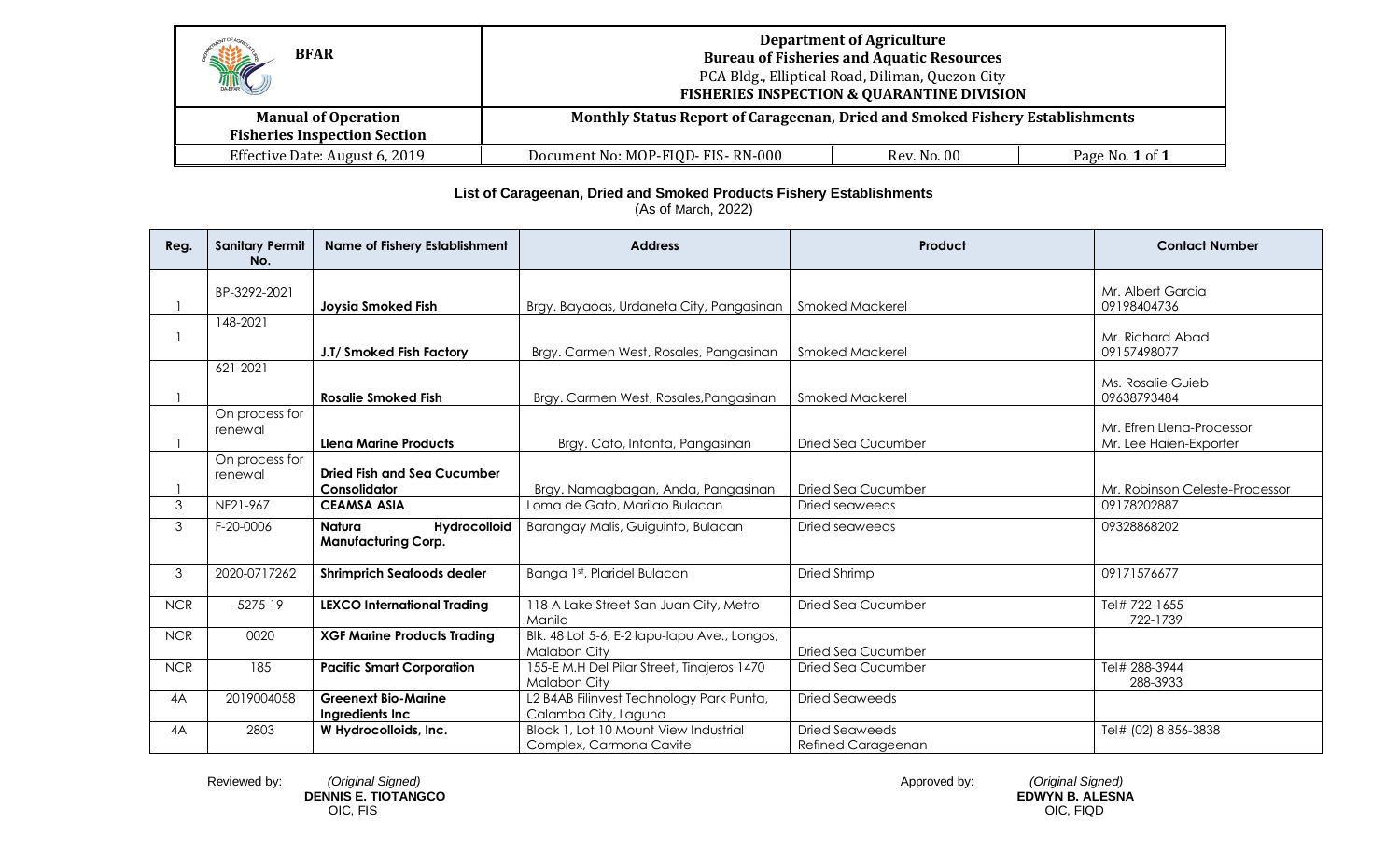| <b>BFAR</b> |                      |                                                                   |                                                                                                              | <b>Department of Agriculture</b><br><b>Bureau of Fisheries and Aquatic Resources</b><br>PCA Bldg., Elliptical Road, Diliman, Quezon City<br><b>FISHERIES INSPECTION &amp; QUARANTINE DIVISION</b>                           |                                                                                     |
|-------------|----------------------|-------------------------------------------------------------------|--------------------------------------------------------------------------------------------------------------|-----------------------------------------------------------------------------------------------------------------------------------------------------------------------------------------------------------------------------|-------------------------------------------------------------------------------------|
|             |                      | <b>Manual of Operation</b><br><b>Fisheries Inspection Section</b> | Monthly Status Report of Carageenan, Dried and Smoked Fishery Establishments                                 |                                                                                                                                                                                                                             |                                                                                     |
|             |                      | Effective Date: August 6, 2019                                    | Document No: MOP-FIQD- FIS-RN-000                                                                            | Rev. No. 00                                                                                                                                                                                                                 | Page No. 2 of 1                                                                     |
| 4A          | 19-269               | <b>Obico Marine Products</b>                                      | Room 614 Noah's Ark Building, Escolta<br>Street, Brgy. 300 Santa Cruz, Manila<br>Re: Bacoor Cavite Warehouse | <b>Dried Sea Cucumber</b>                                                                                                                                                                                                   | Cell# 09425293059                                                                   |
| 4A          | CFRR-RIV-FM-<br>2991 | <b>Mioka Biosystem Corporation</b>                                | Canlubang Industrial Estate, Canlubang,<br>CAlamba, Laguna                                                   | <b>Dried Seaweeds</b>                                                                                                                                                                                                       | Darl Trinidad Palma<br>logistics@marcelcarrageenan.com                              |
| 4A          | 3000005967972        | <b>Ocean Aquamarine Products</b><br><b>Enterprises</b>            | Lot 5 & 6 Block 2, Las Pinas - Talaba,<br>Diversion Road Sitio Lunos, Talaba,<br>Baccor, cavite              | Dried seaweeds<br><b>Dried Cucumber</b>                                                                                                                                                                                     | Araceli Wong<br>02-846-6482<br>oapecavite@gmail.com                                 |
| 4A          | 300000<br>3333775    | <b>Fukui</b><br>Food<br>Philippines<br>Incorporated               | Purok 2, Unit A, Denson Bldg. Parian,<br>Calamba City, Laguna                                                | Dried Shrimp                                                                                                                                                                                                                | Sheila Marie Gaarcia<br>09773501671<br>Tel # (049) 502-5076<br>michelle@ffpi-ph.com |
| 4B          | 712                  | <b>XGF Marine Products Trading</b>                                | Stitio Sinamay, Baragay. 1, Coron<br>Palawan                                                                 | <b>Dried Sea Cucumber</b>                                                                                                                                                                                                   | 09092507620/09271625235                                                             |
| 4B          | 07-2019-00002        | <b>Pacific Smart Corporation</b><br>(Buying Station)              | Brgy. San Pedro, Puerto Princesa City,<br>Palawan                                                            | Dried Sea Cucumber                                                                                                                                                                                                          |                                                                                     |
| 6           |                      | <b>Galilei Seafood Trading</b>                                    | Purok Trece Y Media Brgy. Taloc, Bago<br>City, Negros Occidental                                             | Vacuum-packed dried salted fish:<br>Whole eviscerated<br>-Herring, Roundscad, Mackerel<br><b>Butterfly cut eviscerated</b><br>-Rounscad, Mackerel, Threadfin bream                                                          |                                                                                     |
| 6           |                      | <b>HLS Aqua Products</b>                                          | Hiccor Compound, Araneta St. Singcang<br><b>Bacolod City, Negros Occidental</b>                              | Vacuum-packed salted fish:<br>Whole eviscerated<br>-Sardines, Herring, Mackerel, Roundscad,<br>Yellow trevally, & slipmouth<br>Head-on, butterfly cut<br>-Herring, Mackerel, Roundscad, Yellow trevally<br>& Treadfin bream |                                                                                     |
| 6           |                      | New wave Exporters Inc.                                           | Block 2 Lot 12 Phase 1 Gardenville Subd.<br>Brgy. Tangub BacolodCity, Negros<br>Occidental                   | Dried salted fish:<br>Herring (tunsoy) fully eviscerated<br>Shortfin scad(galunggong) butterfly cut<br>Vacuum-packeddriedsalted fish:                                                                                       |                                                                                     |

 Reviewed by: *(Original Signed)* Approved by: *(Original Signed)*  **DENNIS E. TIOTANGCO EDWYN B. ALESNA**

-Whole eviscerated sardines and ponyfish

OIC, FIS OIC, FIQD